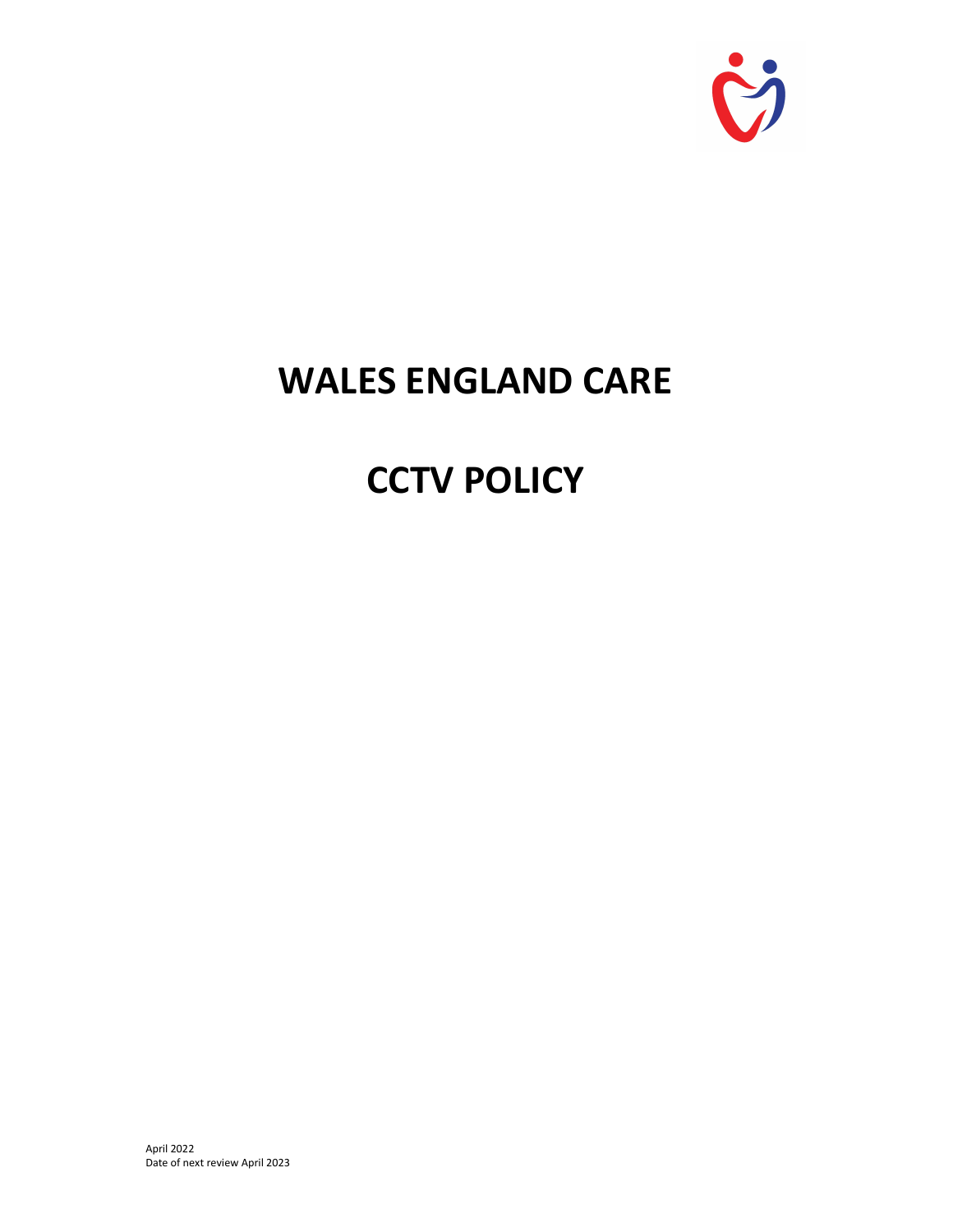

# 1.0 Overview

1.1 The aim of the Wales England Care closed circuit television (CCTV) policy is to provide a layer of security for the business, its assets and property. Aligned to this, it also assists in providing a safe and secure environment for the staff.

# 2.0 location

2.1 The CCTV system is installed at : The Coach House Workshop, Philip Street, Risca, Caerphilly NP11 6DF

#### 3.0 Purpose

The CCTV surveillance is installed for the purpose of:

- 3.1 Protecting the buildings and assets, both during and after business hours
- 3.2 Promoting the wellbeing and safety of staff and visitors
- 3.3 Detering crime and anti social behaviour (including theft and vandalism)

# 4.0 System

- 1.1. The CCTV system cosists of 4 cameras located in plain sight.
- 1.2. The system is owned by Wales England Care Ltd.
- 1.3. The CCTV is monitored centrally and remotely by members of the I.T. and Director teams.

# 5.0 Legal

- 5.1 The CCTV scheme is compliant with the Information Commissioners Office (ICO) under the terms of the Data protection Act. This policy outlines the business use of the CCTV and how it complies with the Act.
- 5.2 All authorised operators and employees with access to images are aware of the procedures that need to be followed when accessing the recorded images. All operators are aware of their responsibilities under the CCTV Code of Practice.
- 5.3 All employees are aware of the restrictions in relation to access to, and disclosure of, recorded images.
- 5.4 The business complies with the Information Commissioner's Office (ICO) CCTV Code of Practice to ensure it is used responsibly and safeguards both trust and confidence in its continued use.
- 5.5 The use of the CCTV system will be conducted in a professional, ethical and legal manner and any diversion of the use of CCTV security technologies for other purposes is prohibited by this policy e.g. CCTV will not be used for monitoring employee performance.
- 5.6 CCTV monitoring of public areas for security purposes will be conducted in a manner consistent with all existing policies adopted by the business, including Equality & Diversity Policy, Dignity at Work Policy,etc.